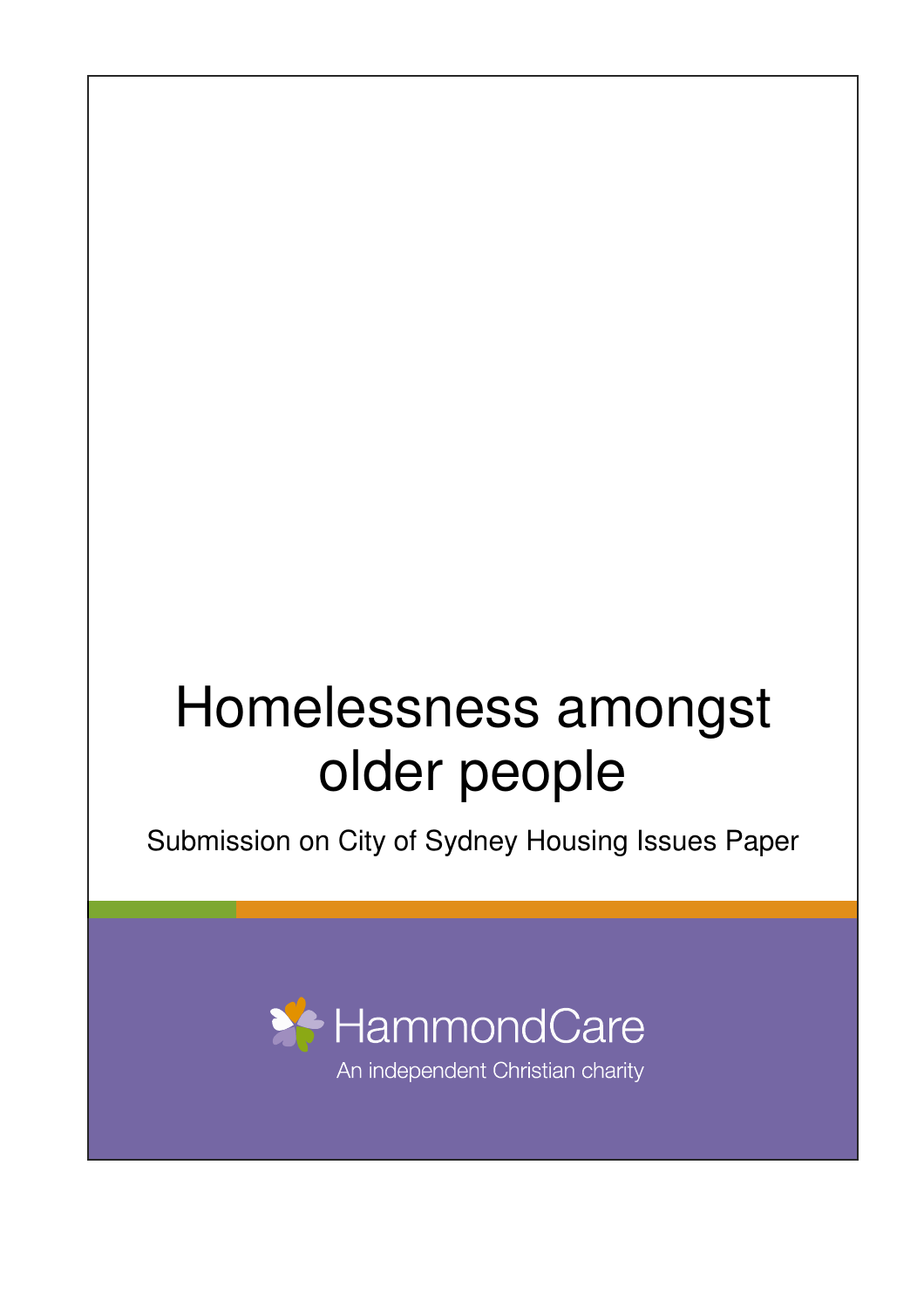# **Contents**

# About HammondCare

Established in the 1930s, HammondCare is an independent Christian charity specialising in dementia care, palliative care, rehabilitation and older persons' mental health services. HammondCare is acknowledged as Australia's leading dementia-specific service provider and is dedicated to research and supporting people who are financially disadvantaged. HammondCare's mission is to improve quality of life for people in need, regardless of their circumstances.

We currently operate 893 residential care places across New South Wales and Victoria, 80 per cent of which operate in expert designed dementia-specific cottages. We also provide Special Care Programs for people displaying severe behavioural and psychological symptoms of dementia. On any given day, HammondCare provides community care to more than 1,700 people. Our HammondAtHome services provide care for older people, people living with dementia, palliative care patients, and respite and counselling for carers. HammondCare's Dementia Centre is recognised in Australia and internationally for its high quality research, consultancy, training and conferences in the area of best-practice dementia care.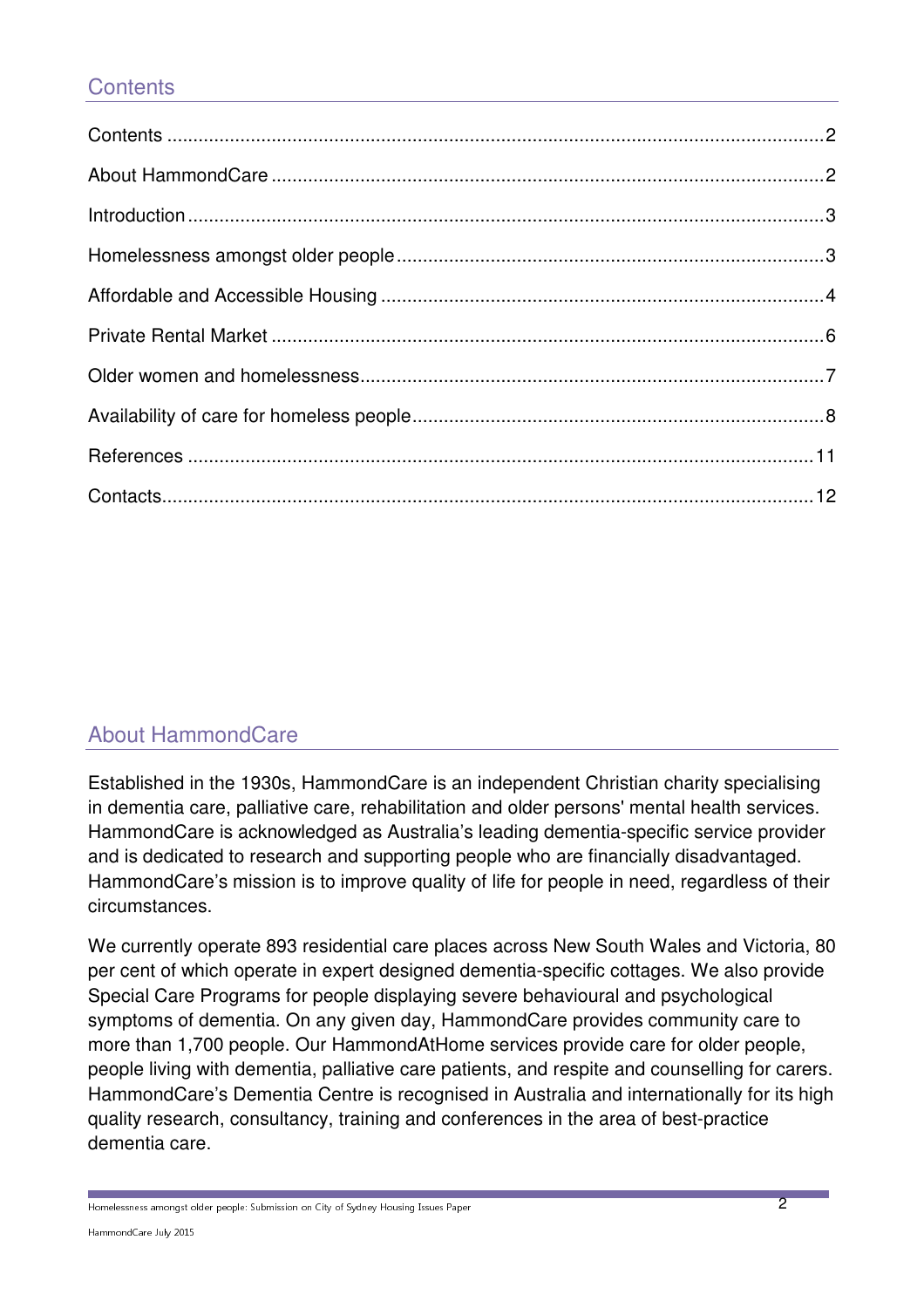## **Introduction**

Access to safe, secure and appropriate housing is fundamental to quality of life. The housing crisis in Sydney impacts on the wellbeing of residents, particularly the most vulnerable in our community. The lack of affordable housing is placing many people in housing stress, and is a key factor leading to homelessness in Sydney.

Older people are often overlooked in the discussion of housing affordability and homelessness. Yet this group, as a result of fixed incomes and high health costs, are one of the most vulnerable in our community when it comes to housing affordability, making up a growing proportion of the homeless population.

The housing crisis is symptomatic of underlying problems. These problems are varied and cannot be addressed by a single level of government or service provider. A coordinated effort is needed by all levels of government, aligning areas such as Commonwealth and state taxation laws, state social housing provision and local planning to improve access to affordable housing.

This submission does not discuss all causes of housing unaffordability in Sydney but seeks to identify some key issues causing homelessness for older people.

## Homelessness amongst older people

A person is considered to be homeless if their current living arrangement is in a dwelling that is inadequate, has no or short tenure, or does not give them control of the space for social relations, and they have not suitable accommodation alternatives (Australian Bureau of Statistics 2011a, p. 74). This includes not only those who are sleeping rough or living in insecure accommodation such as boarding houses or supported accommodation, but also those who are experiencing housing stress and are at risk of homelessness.

It is difficult to estimate the number of older people who are homeless or at risk of homelessness. Due to their circumstances, homeless people may not be captured accurately in counts such as the Census. There is also low visibility of those at risk of homelessness or not accessing homelessness services, particularly as these groups may not identify themselves as being homeless (Australian Bureau of Statistics 2011a, p. 56).

A lower age is generally used for defining an older homeless person compared to the general population because people who have experienced homelessness often present with premature ageing and accompanying physical and mental health problems (Judd et al 2004, p. 1). At the 2011 Census, the ABS estimates that there were almost 15,000 homeless people over the age of 55, or approximately 14 per cent of the homeless population (Australian Bureau of Statistics 2011a, p. 12).

The City of Sydney's February 2015 street count found that there were 365 people sleeping rough and another 462 occupied hostel beds (City of Sydney 2015b, 'Street Count'). The 2011 Census captures homeless people in a broader range of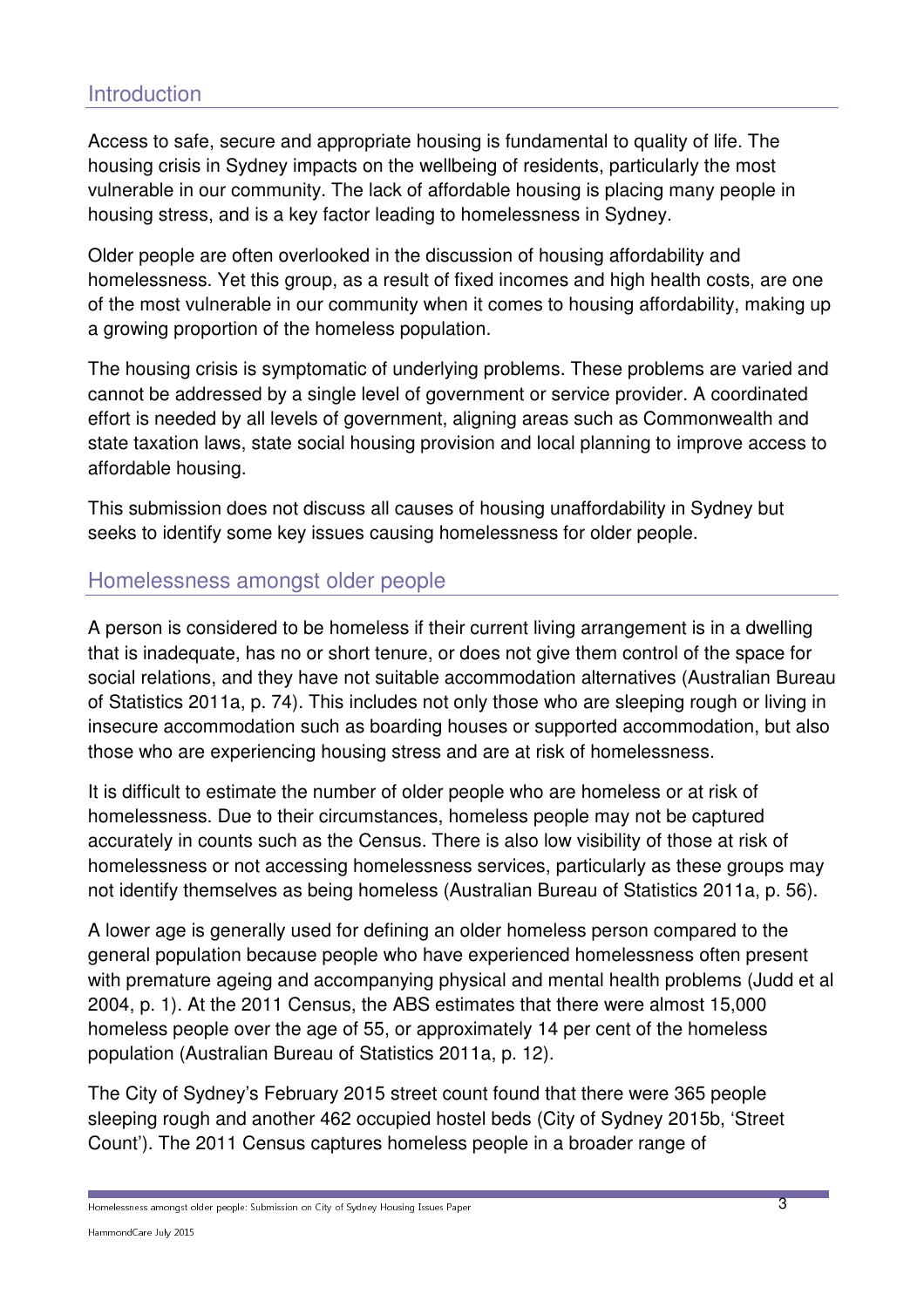accommodation, estimating that there are 3,306 homeless people living in inner Sydney (Australian Bureau of Statistics 2011b). This data is not broken down by age but given their representation nationally and across NSW, older people are likely to be a significant proportion of the inner Sydney homeless population. This is supported by discussions we have had with homelessness service providers in the region.

Studies have shown that there are two distinct pathways to homelessness in later life:

- Long-term, chronic homelessness, associated with mental illness, cognitive impairment and substance abuse; and
- First-time homelessness for those who have conventional housing histories, due to a one-off disruptive event such as job loss, relationship breakdown or housing costs (Judd et al 2004, p. 11).

#### **Case study: Margaret**

Margaret is a frequent visitor to the Rough Edges drop-in centre in Darlinghurst, Sydney, and is an example of a person who became homeless later in life die to a one-off event.

Margaret is 68 years old and is a keen gardener. She is an energetic presence, eager for a chat and watches out for others in the community. Margaret was educated as boarder at a North Shore private school then went straight to work after completing her secondary education. She worked in the hospitality and welfare industries for nearly fifty years.

Eight years ago, a train accident ended her working life. Margaret now lives in a boarding house amongst other pensioners. Unlike many others in her situation, Margaret enjoys the advantage of having her own kitchenette and being able to live fairly independently.

Housing affordability is one of the most significant causes of homelessness for those who become homeless in later life. Changes in the housing market and housing management practices have been linked to homelessness amongst older people whose limited and fixed incomes are unable to keep up with rapid or sudden increases in housing costs (Judd et al 2004, p. 11). This issue is discussed further in the next section.

## Affordable and Accessible Housing

Older people are generally assumed to be homeowners. The Age Pension and aged care system are designed on the assumption that older people own their own home, and yet increasingly this is not the case. In 2011-12, 13.5 per cent of people aged 65 and over were in the private rental market (including social housing) and another 7.5 per cent were paying off a mortgage (Australian Bureau of Statistics 2013, p. 41). The number of older people in the private rental market is projected to increase by 115 per cent by 2026, based on 2001 figures, placing them at an increased risk of housing stress (Jones et al, p. x).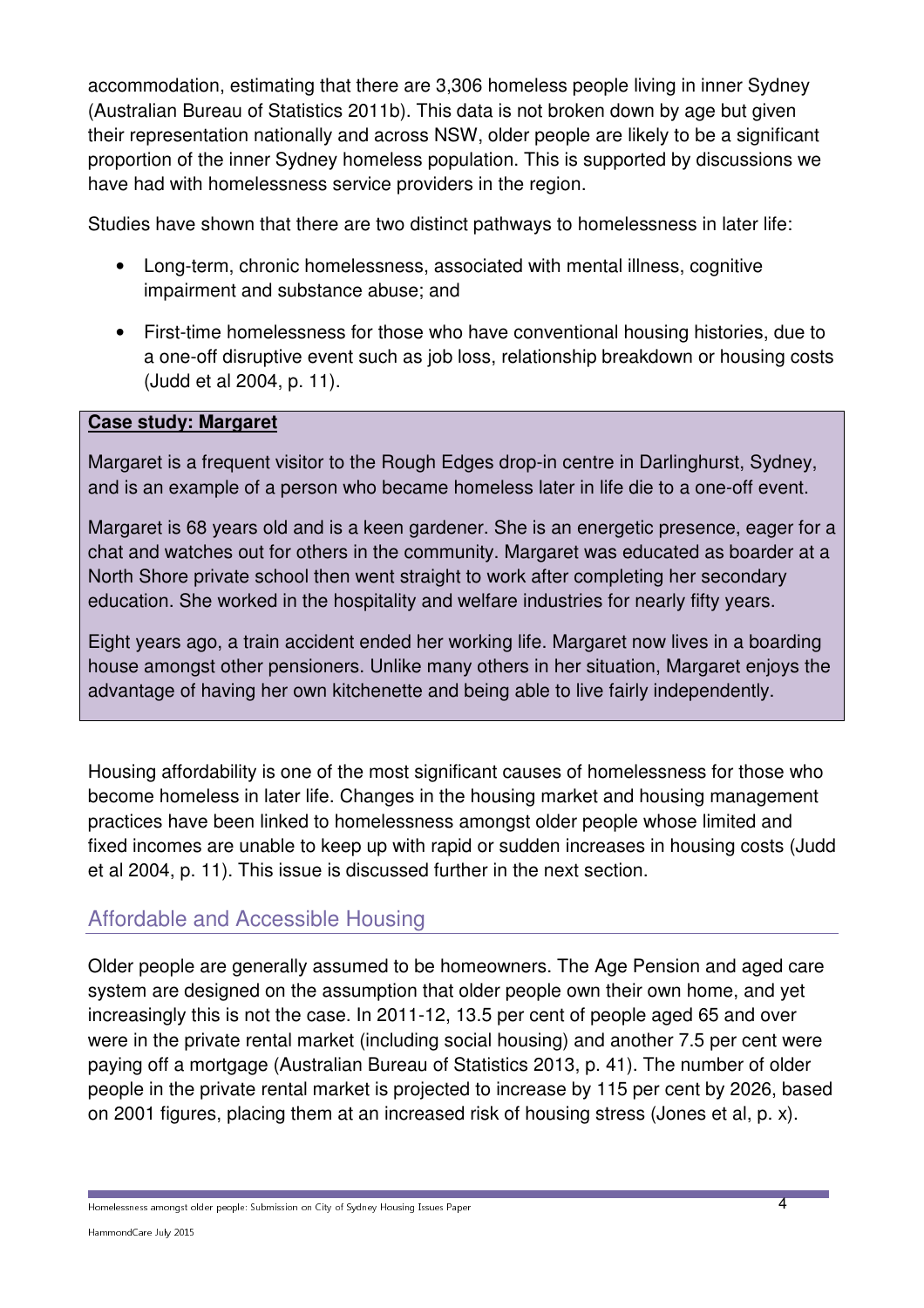Housing stress is commonly defined by the 30:40 rule: those spending more than 30 per cent of their income on housing, while earning in the bottom 40 per cent of the income range (Australian Housing and Urban Research Institute 2015, 'Housing affordability, para. 2). The City of Sydney's rental data shows that the weekly median rent across Sydney ranges from \$420 in the Outer ring to \$600 in the City of Sydney (City of Sydney 2015a, p. 10). Even with Rent Assistance, these rents exceed 30 per cent of the maximum Age Pension for a single person. Anglicare's Rental Affordability Snapshot 2015 found that only about 1 per cent of rental listings in Greater Sydney were affordable for both singles and couples on the Age Pension (Anglicare Diocese of Sydney 2015, p. 4).

Based on this data, housing affordability is clearly an issue for older people in Sydney and it is crucial that they are considered in any efforts to address the housing crisis. These efforts should include an examination by all levels of Government as to how policy, legislative and planning arrangements affect housing prices and the availability of affordable rental accommodation for low-income and vulnerable groups in Sydney.

There has been a significant increase in the number of older people requiring social housing and it is projected that by 2021 older people will be the largest group of people in need of social housing, making up a third (32 per cent) of demand in NSW (NSW Auditor-General 2013, p. 12). Social housing stock in NSW has not kept pace with demand. At 30 June 2012, there were more than 55,000 people on the waiting list for social housing in NSW, with 12,838 in central Sydney (NSW Auditor-General 2013, p. 13). The waiting time for social housing in central Sydney was longer than 10 years at 30 June 2014 (NSW Department of Families & Community Services 2014, 'Sydney, South Eastern Sydney and Northern Sydney'). The NSW Government 2015 Budget announcement of an investment of \$1 billion in social housing and homelessness services will help to address this problem (Hazzard 2015).

Given that older people are such a large proportion of the population in need of social housing, it is important that social housing is accessible to older people. The Livable Housing Design Guidelines were developed in 2010 with input from all three levels of government along with the disability, aged, community, building and construction sectors. These guidelines outline the key features needed to make homes accessible for people of all ages and abilities, including making homes:

- Easier to enter with level entry and wider doors and halls;
- Safer to move around:
- More capable of easy and cost-effective adaptation; and
- Designed to better anticipate and respond to the changing needs and abilities of the people who live in the home (Aged & Community Services Australia 2015, p. 9).

All social housing construction and improvements, and housing developments should incorporate the features in these guidelines. This would also make housing accessible for people with disabilities, who are the next largest group in need of social housing.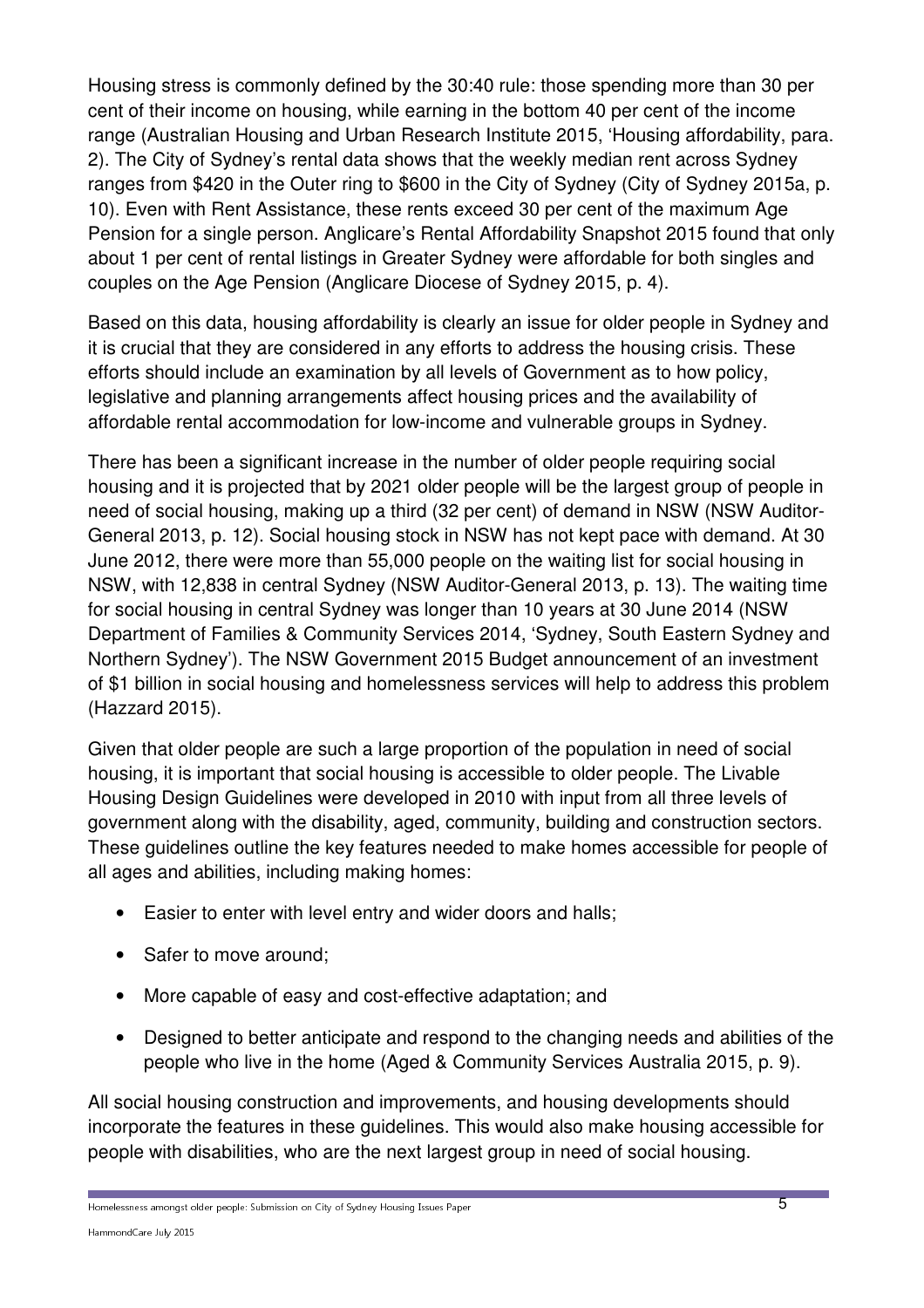#### **Recommendations:**

*The needs and interests of older people should be considered in all measures aimed at addressing housing affordability in Sydney.* 

*All new housing, including social housing, should adhere to the Livable Housing Design Guidelines to ensure their accessibility for people of all ages and abilities.* 

# Private Rental Market

While it is important that tenancy laws protect property rights, NSW tenancy laws are skewed towards the interests of landlords. They are based on a housing market where most people are homeowners and renting is a short-term housing solution. As more people are unable to afford their own home, tenancy laws need reflect a shift in the housing market towards long-term renting.

A key feature of the Commonwealth Government's *Living Longer, Living Better* reforms to aged care was to enable older people to stay in their own home as long as possible, maintaining their independence and connection to community (Department of Social Services 2015, 'What is changing?). For older people in the private rental market, their ability to remain in their own home is undermined by tenancy laws that don't provide security of tenure, sensitivity to rental price increases and restrictions on their ability to modify their home. These factors can lead to older people moving prematurely to residential aged care.

In NSW, landlords can terminate a fixed term lease at the end of the term by giving at least 30 days' notice (*Residential Tenancies Act 2010*, s. 84). Fixed term leases are usually only 12 months and if they do not terminate, are automatically transferred to a periodic lease. A landlord can terminate a periodic lease without grounds, provided they give the tenant 90 days' notice (*Residential Tenancies Act 2010*, s. 18, 85). This is reduced to 30 days if the landlord has sold the premises on condition of vacant possession (*Residential Tenancies Act 2010*, s. 86). Landlords are able to increase rent under a periodic lease provided they give the tenant 60 days' notice (*Residential Tenancies Act 2010*, s. 41). There is no restriction on the frequency or volume of rent increases.

Older people are vulnerable under these laws. With fixed incomes, older people have less capacity to absorb rent increases and are restricted in their ability to get employment to cover increased housing costs. Older people are generally more physically constrained and cannot readily move if their lease is terminated, and cannot move frequently. Without standards on the condition or design of rental properties, older people can find it difficult to obtain new rental accommodation that is suitable to their age. The cost of rental accommodation also makes many properties out of reach for older people.

A person's functional ability is their capacity to complete basic daily tasks unassisted, which enables them to live independently in the community. A decline in functional ability,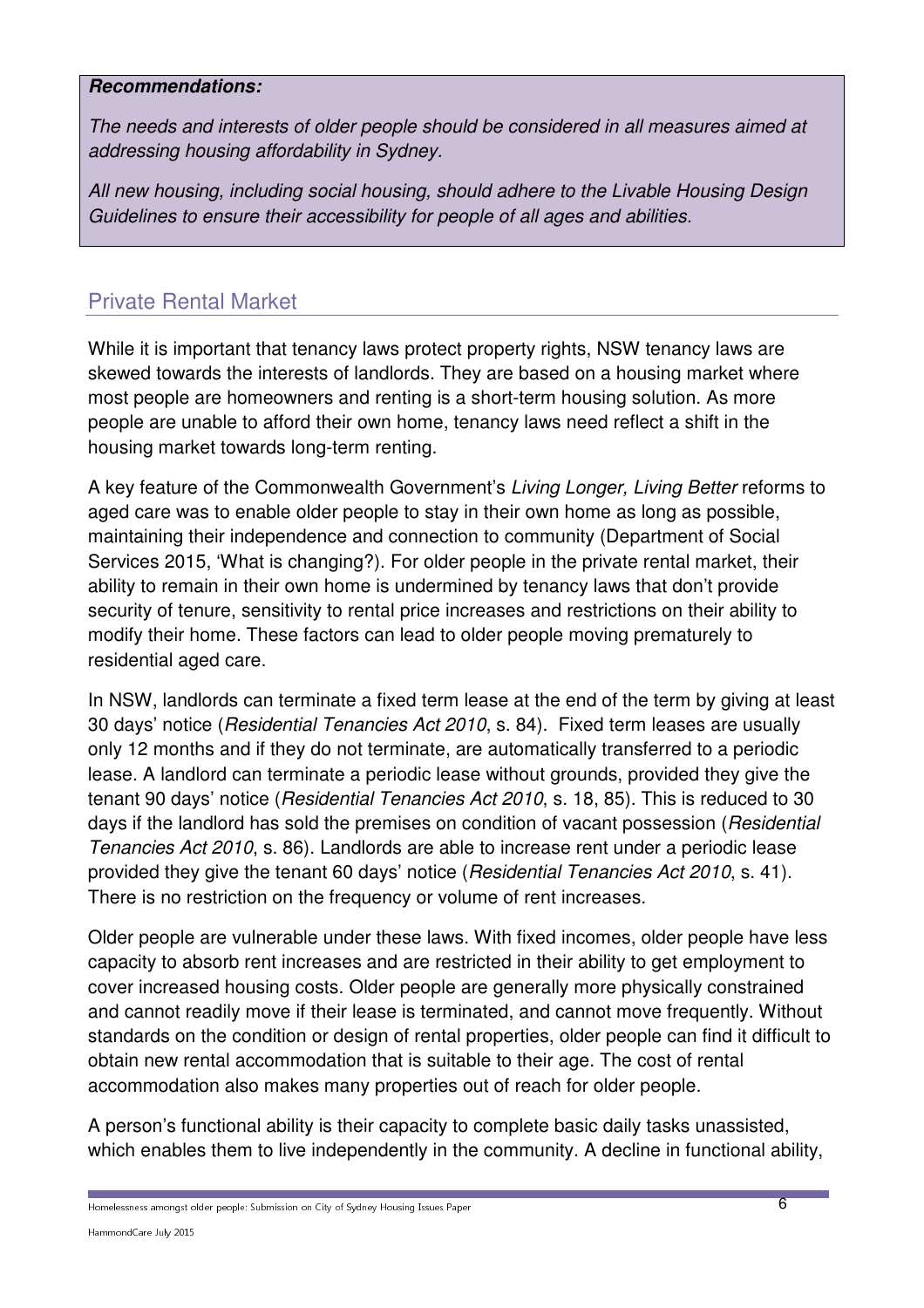due to age or disability, can be reversed through the use of assistive technology, enabling the person to live in the community longer. Older people in the private rental market are at a disadvantage because they do not have the freedom to make modifications to their home but are subject to their landlord's discretion. With the insecurity of short-term leases, many are reluctant to request modifications, fearing that their lease may not be renewed.

Tenants do have recourse to the Civil and Administrative Tribunal for excessive increases in rent and refusal by landlords to make reasonable modifications (*Residential Tenancies Act 2010*, s. 47, 68). However, this is not sufficient protection because older tenants on fixed incomes have limited resources and cannot pursue or contend disputes as easily as landlords.

Unlike Australia, tenancy laws in many Western European and North American countries are designed for long-term renting. These laws cannot be directly replicated in Australia because they exist in a different legal and cultural context but do provide examples of how tenancy laws can protect the rights of long-term renters.

For example, in Germany the following provisions provide protection to long-term and vulnerable renters:

- Most leases are unlimited leases, with no fixed term, and landlords must have a legitimate reason to terminate a lease. Generally this is only if the lease has been breached or if the landlord needs to occupy the premises.
- The notice period for lease termination depends on how long the tenant has lived there. Three months is required for tenants who have lived there for less than five years, six months for a tenancy between five and eight years and nine months for a tenancy longer than eight years.
- A lease extension must be granted if the tenant would have trouble finding another rental property, including due to their age.
- Rent increases are capped at 20 per cent every three years. In other European countries, permitted rent increases are linked to market prices (Schmid 2009, pp. 39, 42).

These provisions provide security of tenure and allow long-term renters to make the property their home. For older people, this includes making modifications to the home as their functional ability declines.

#### **Recommendations:**

*The NSW Government should consider whether tenancy legislation could be updated to reflect a shift in the housing market towards longer-term renting and to balance the rights of landlords and vulnerable tenants.* 

## Older women and homelessness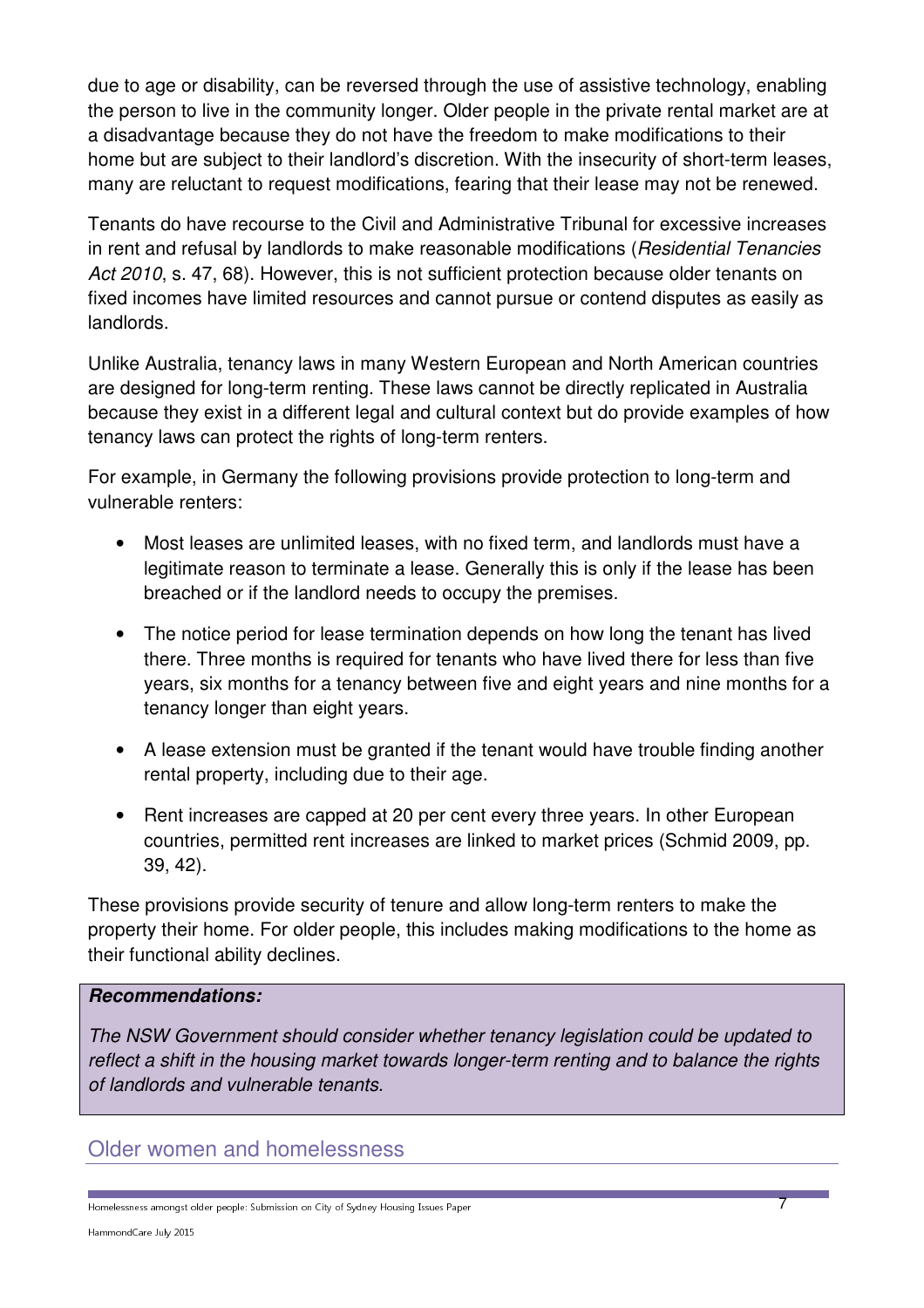Research shows that one of the fastest growing groups of homeless people is older women. The extent of homelessness amongst older women is not well understood, however evidence from service providers suggests that homelessness amongst older women is more pervasive than official counts suggest (Petersen & Parcell 2014, p. 4). This is because many older homeless women 'couch-surf' with family or friends rather than stay in supported accommodation or boarding houses (Petersen & Parcell 2014, p. 20).

The evidence shows that women experience homelessness differently to men. Homelessness amongst older women is more likely to be due to one-off event than longterm homelessness (Petersen & Jones 2012, p. 11). The primary causes of homelessness amongst older women are a lack of physical and financial security (Petersen & Jones 2012, p. 13).

Women are more likely than men to be employed in lower paid and non-permanent employment, and many women have broken work patterns, having left the workforce to raise children. This means that many women do not have accumulated savings to support themselves in older age and are disproportionately affected by relationship breakdown and housing stress. Women who are older and living alone are poorer than men their age, less able to maintain homeownership, and less able to compete in the private rental market for affordable accommodation.

Family violence is also a significant cause of homelessness for women, including older women. This is compounded by the violence experienced by many homeless women living in insecure accommodation such as boarding houses, and the limited financial resources available to many single, older women (Petersen & Jones 2012, p. 13).

Safe and affordable housing options for older women are needed to address the growing number of women experiencing homelessness for the first time in later life. However, more also needs to be done to address the root causes of older women's homelessness, ie the physical and financial insecurity experienced by many women.

#### **Recommendations:**

*The unique experience of homeless older women should be considered in all measures aimed at addressing housing affordability.* 

*The City of Sydney and NSW Government should ensure that safe and affordable housing options are available for older women who have experienced family violence.* 

*Government, private sector and community organisations should work together to address the financial disadvantage of women.* 

## Availability of care for homeless people

In the inner Sydney region there are numerous homelessness support services that assist the general homeless population. These services include: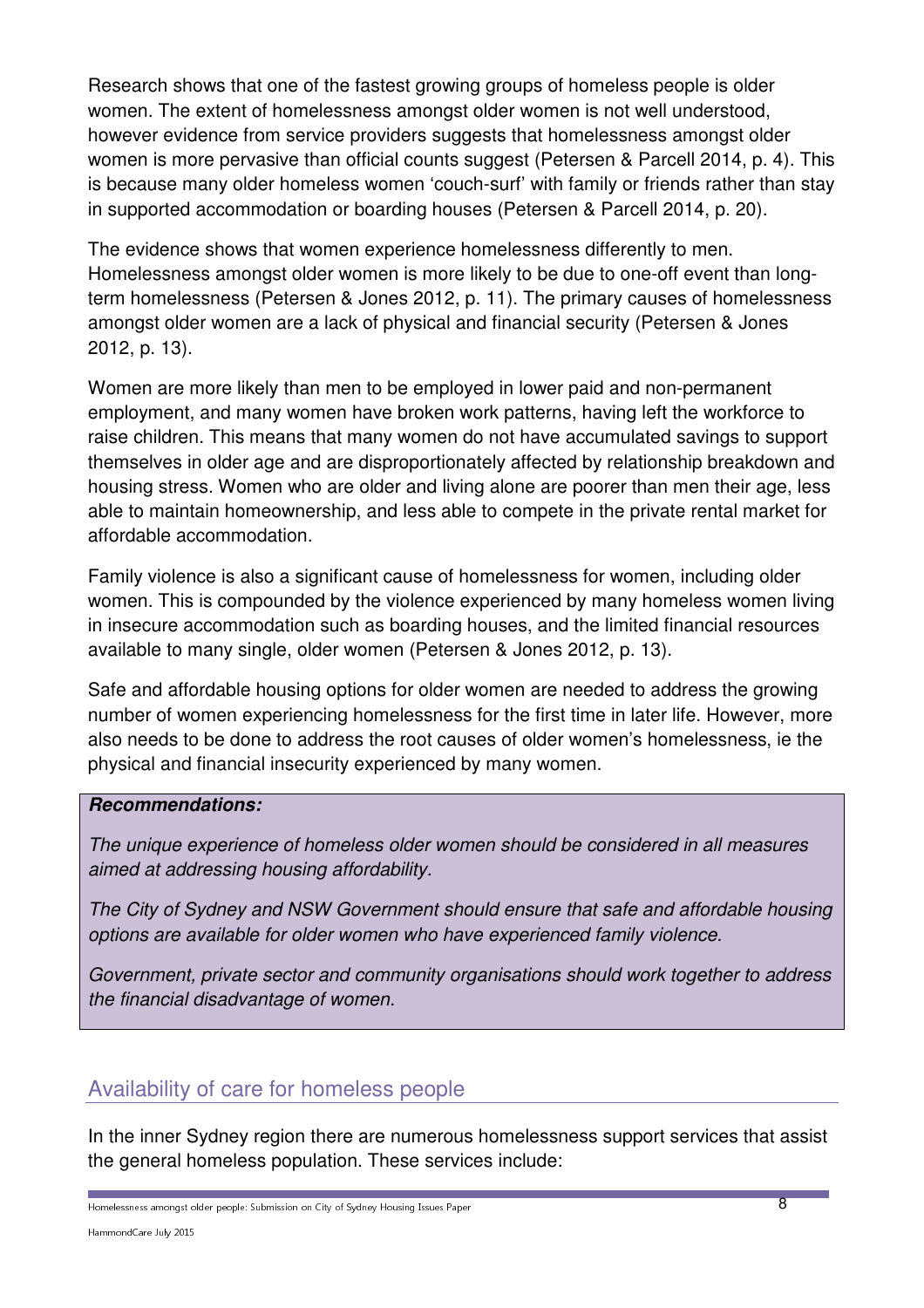- Crisis accommodation (e.g. The Haymarket Centre, Edward Eager Lodge)
- Medium term accommodation (e.g. Matthew Talbot Hostel)
- Long-term accommodation (e.g. Common Ground, Annie Green Court)
- Day programs and drop-in centres (e.g. The Wayside Chapel)
- Specialist health services (e.g. Kirketon Road Centre, St Vincent's and Mater Health)
- Drug and alcohol services (e.g. Gorman House, Langton Centre)
- Support and advocacy services (e.g. Link2Home, Connect 100)

Many of these services are not age specific and underpinning many of these services is an assumption that the homeless person is able to autonomously access help. However, for older homeless people this is not always the case. Older homeless people require fundamentally different service models to homeless people generally; services which respond to the specific needs and challenges of the older person.

Long-term, chronic homelessness is associated with mental health issues, substance abuse and traumatic brain injury (Petersen & Jones 2012, p. 11). Older homeless people often have complex health needs and present with challenging behaviours associated with dementia (Wintringham 2015b, 'The Wicking Project: Wicking One). For these people, simply providing accommodation is not sufficient and high levels of physical and psychological care is also required.

Long-term homeless people generally do not access mainstream residential aged care. Although homeless people are identified as a special needs group in the *Aged Care Act 1997*, most residential aged care services do not provide a care environment that is suited to older homeless people with non-traditional housing histories and complex health needs. Also, many long-term homeless people have moved in and out of institutional environments and are reluctant to enter residential aged care as a result.

Wintringham is a provider in Melbourne that specialises in providing aged care to homeless people. They operate six residential aged care homes across Melbourne, designed specifically for the needs of older homeless people. Wintringham is seen as a pioneer in the provision of aged care services to homeless people. They design their homes to provide high quality, non-institutional environments for residents. Their model of care is tailored to the individual and respects their independence and dignity (Wintringham 2015a, 'Full Care Accommodation).

In inner Sydney, three services provide long-term accommodation and care to the aged who are homeless: Mission Australia's Annie Green Court (Redfern) and Charles Chambers Court (Surry Hills), and St Vincent de Paul Society's Frederic House (Woolloomooloo). These services are under significant strain and cannot keep up with the demand. Older homeless people with high care needs discharged from St Vincent's Homelessness Health Service are often sent to aged care homes in outer Sydney because no closer option is available.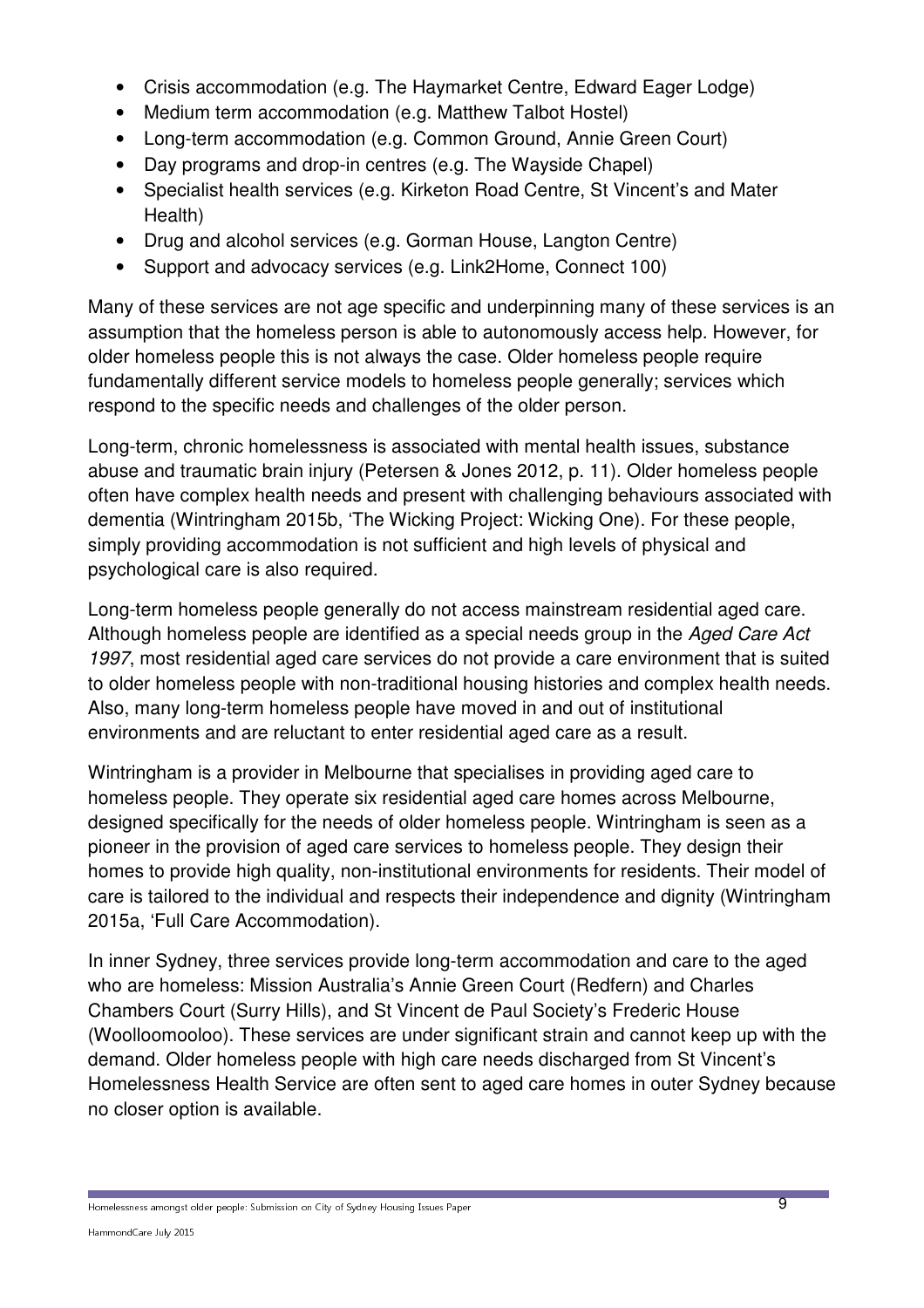More residential aged care services are needed to meet the needs of the growing population of older homeless people in inner Sydney.

#### **Recommendations:**

*The City of Sydney should ensure that land is available for residential aged care targeted at homeless people.* 

*Homeless specific services should be prioritised in aged care planning for the inner Sydney region.*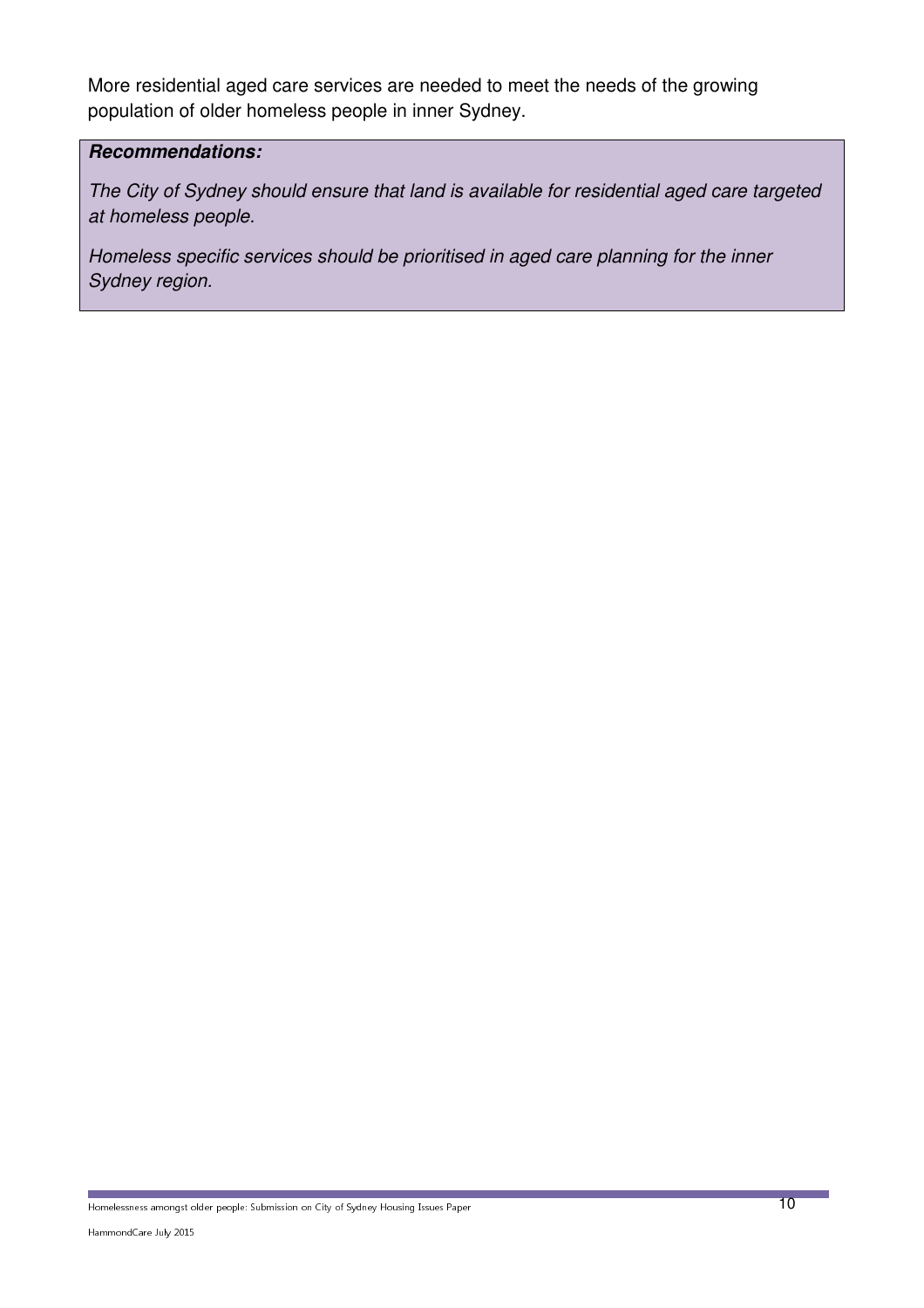## **References**

Aged & Community Services Australia 2015, *Position Paper: The future of housing for older Australians*, ACSA, Canberra, viewed 23 July 2015,

http://www.agedcare.org.au/news/copy\_of\_2014-news/acsa-position-paper-the-future-ofhousing-for-older-australians

Anglicare Diocese of Sydney 2015, *Rental Affordability Snapshot 2015: Greater Sydney & the Illawarra*, Anglicare Diocese of Sydney, Sydney

Australian Bureau of Statistics 2011a, *Census of Population and Housing: Estimating homelessness, 2011*, cat. no. 2049.0, ABS, Canberra

Australian Bureau of Statistics 2011b, 'Data Cube: 2049.0 Census of Population and Housing: Estimating Homelessness\_2011 Statistical Area Level 2', ABS, viewed 23 July 2015, available at:

http://www.abs.gov.au/AUSSTATS/abs@.nsf/DetailsPage/2049.02011?OpenDocument

Australian Bureau of Statistics (2013), *Household Income and Income Distribution Australia, 2011-12*, cat. no. 6253.0, ABS, Canberra

Australian Housing and Urban Research Institute 2015, *Housing affordability*, AHURI, viewed 23 July 2015, http://www.ahuri.edu.au/themes/housing\_affordability

City of Sydney 2015a, *Housing Issues Paper*, City of Sydney, Sydney

City of Sydney 2015b, *Street Count*, City of Sydney, viewed 23 July 2015, http://www.cityofsydney.nsw.gov.au/community/community-support/homelessness/street**count** 

Department of Social Services 2015, *Aged Care Reform: Overview*, DSS, viewed 23 July 2015, https://www.dss.gov.au/our-responsibilities/ageing-and-aged-care/aged-carereform/overview

Hazzard B 2015, *NSW budget provides almost \$1billion for social housing and homelessness services*, media release, 23 June 2015, NSW Government, Sydney, viewed 23 July 2015, http://www.facs.nsw.gov.au/about\_us/media\_releases/nsw-budget-providesalmost-\$1billion-for-social-housing-and-homelessness-services

Judd B, Kavanagh K, Morris A, Naidoo Y 2004, 'Housing options and independent living: sustainable outcomes for older people who are homeless', Australian Housing and Urban Research Institute, AHURI Final Report No. 62

NSW Auditor-General 2013, *Performance Audit: Making the best use of public housing*, Audit Office of New South Wales, Sydney

NSW Department of Family & Community Services 2014, *Housing Pathways*, FACS, viewed 23 July 2015,

noncoloures amongst each people, sabilished on city of syahey measing issues rape.